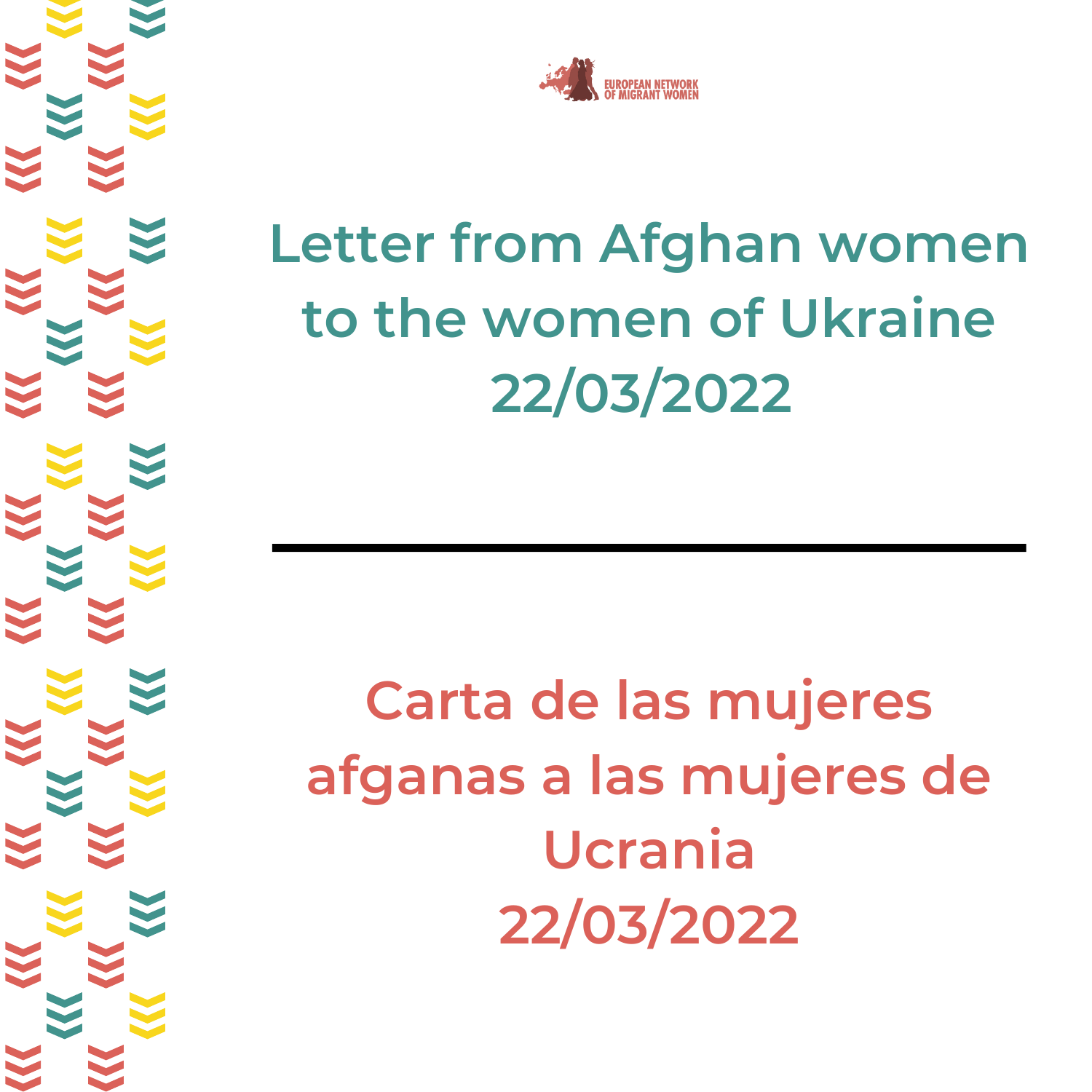**Ukrainian women: we, Afghan women, understand you.**

**We feel all your pain, the pain that is not new to us: we were born with this pain, raised with it and we are still living with that pain.**

 $\sum$  $\mathbf{W}$   $\mathbf{W}$  $\mathcal{W}$   $\mathcal{W}$  $\mathbf{y}$  $\mathbf{W}$   $\mathbf{W}$  $\mathcal{W}$   $\mathcal{W}$ **>>>**  $\mathcal{W}$   $\mathcal{W}$  $\mathcal{W}$   $\mathcal{W}$  $\sum$ 1992 - 1993 - 1993 - 1994 - 1994 - 1994 - 1994 - 1995 - 1996 - 1997 - 1998 - 1999 - 1999 - 1999 - 199  $\sum$  $\mathcal{W}$   $\mathcal{W}$  $\mathbf{W}$   $\mathbf{W}$ **XXX** 

> **Mujeres ucranianas: nosotras, las mujeres afganas, os entendemos.**

**Sentimos todo vuestro dolor, un dolor que no es nuevo para nosotras: hemos nacido con este dolor, nos hemos criado con él y seguimos viviendo con él.**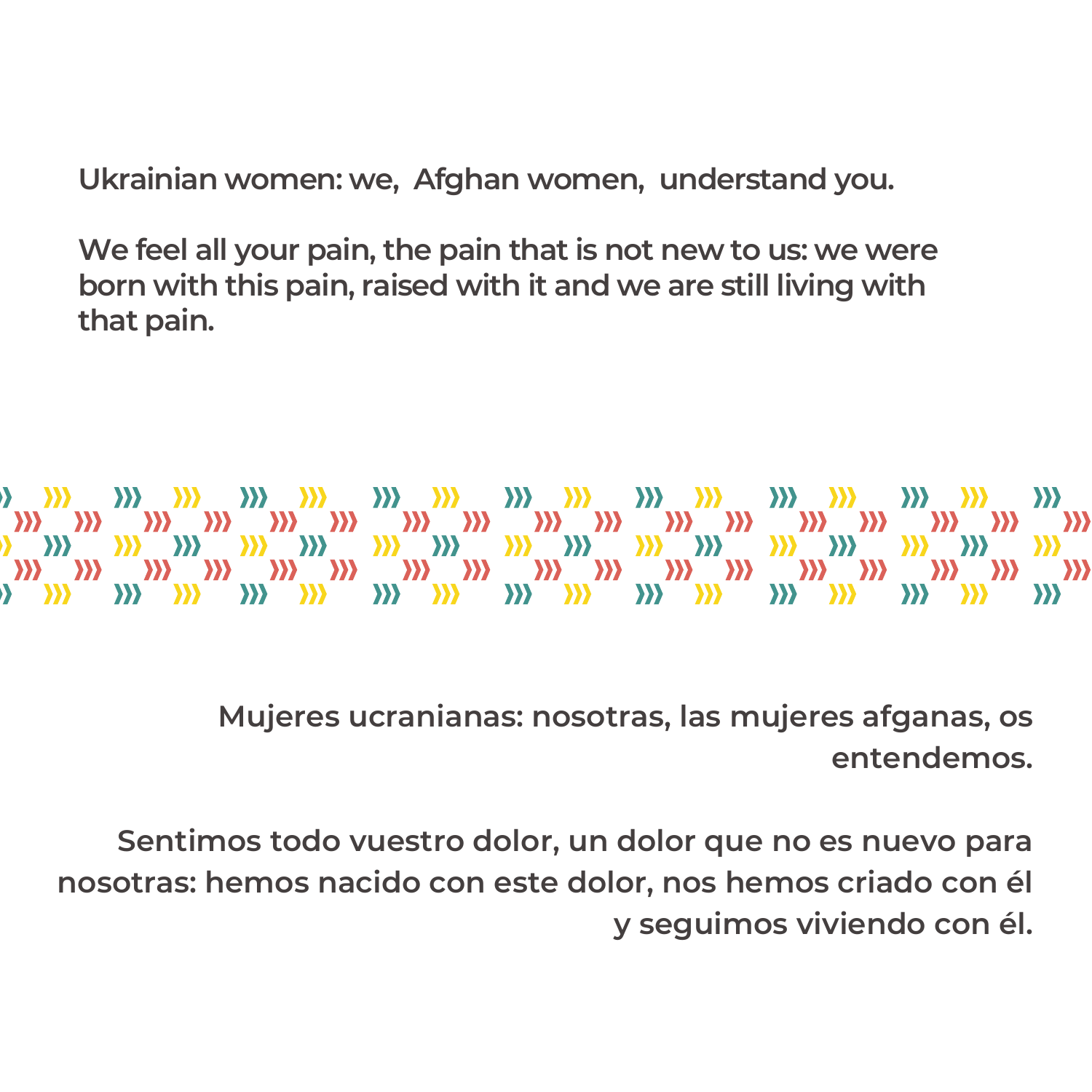**Being a woman is more than just surviving.**

**As Afghan women and girls we are emotional about the situation of Ukrainian women. Even though we live thousands of miles away we also had a country as you did, we used to enjoy the weather, the sky, and the ground of our country. We also went to school and so did you. Until another country forced us to leave and so they did to you. We understand you because many years back Russia also invaded Afghanistan which was unforgettable.**

 $\sum$  $\mathbf{W}$   $\mathbf{W}$  $\mathcal{W}$   $\mathcal{W}$ **XXX**  $\mathcal{W}$   $\mathcal{W}$  $\mathbf{W}$   $\mathbf{W}$  $\mathcal{W}$   $\mathcal{W}$ **>>>**  $\mathcal{W}$   $\mathcal{W}$  $\mathbf{y}$ 1992 - 1993 - 1993 - 1994 - 1995 - 1996 - 1997 - 1998 - 1999 - 1999 - 1999 - 1999 - 1999 - 1999 - 199 **XXX**  $\mathcal{W}$   $\mathcal{W}$  $\mathbf{W}$   $\mathbf{W}$ **XX** 

**Ser mujer es algo más que sobrevivir.**

**Como mujeres y niñas afganas nos conmueve la situación de las mujeres ucranianas. Aunque vivamos a miles de kilómetros también tuvimos un país como el vuestro, disfrutábamos del clima, del cielo y del suelo de nuestro país. También íbamos a la escuela, como vosotras. Hasta que otro país nos obligó a irnos, como a vosotras. Os entendemos porque hace muchos años Rusia también invadió Afganistán, y no lo hemos podido olvidar.**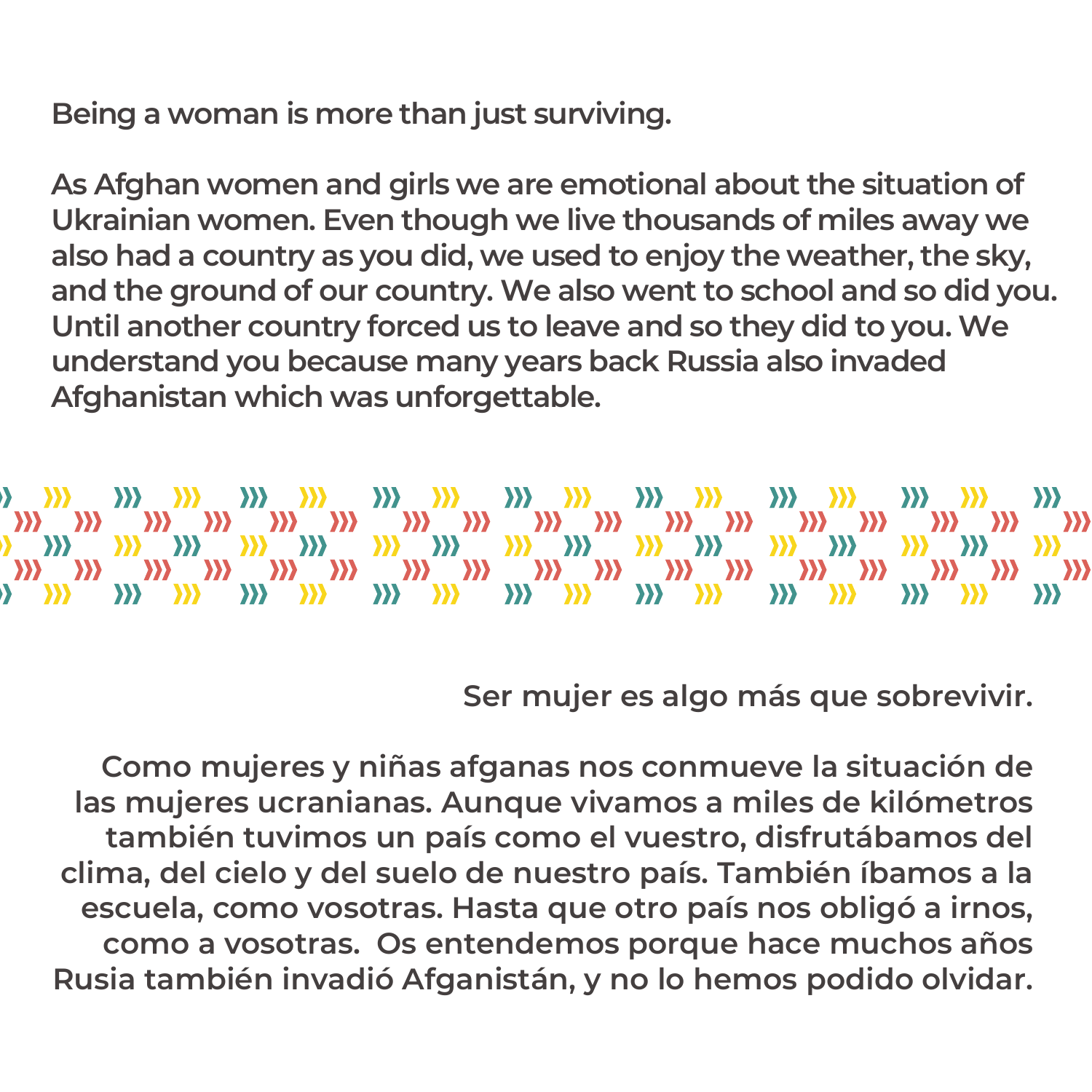**You are very brave women who are trying to defend your freedom from the Russian aggression and you have been caught in middle of dirty politics. We have a hope that one day your homeland will have peace, as we hope for peace in our own homeland.**

**Now we consider you lucky because from the start of the war in Ukraine the whole world knew about it. In Afghanistan war started and no one really cared - no one asked about the women and kids in Afghanistan. Some of us were dreaming to become doctors and teachers and help our people, but we were forced to escape.**

 $\mathbf{W}$   $\mathbf{W}$  $\mathcal{W}$   $\mathcal{W}$ **XX**  $\mathcal{W}$   $\mathcal{W}$  $\mathcal{W}$   $\mathcal{W}$ **>>>**  $\mathcal{W}$   $\mathcal{W}$  $\mathbf{y}$ **XXX**  $\mathcal{W}$   $\mathcal{W}$  $\mathbf{W}$   $\mathbf{W}$ **XX** 

**Ser mujer es algo más que sobrevivir.**

**Como mujeres y niñas afganas nos emociona la situación de las mujeres ucranianas. Aunque vivamos a miles de kilómetros también tuvimos un país como el vuestro, disfrutábamos del clima, del cielo y del suelo de nuestro país. También íbamos a la escuela y vosotros también. Hasta que otro país nos obligó a irnos y lo mismo hicieron con ustedes. Os entendemos porque hace muchos años Rusia también invadió Afganistán, lo que fue inolvidable.**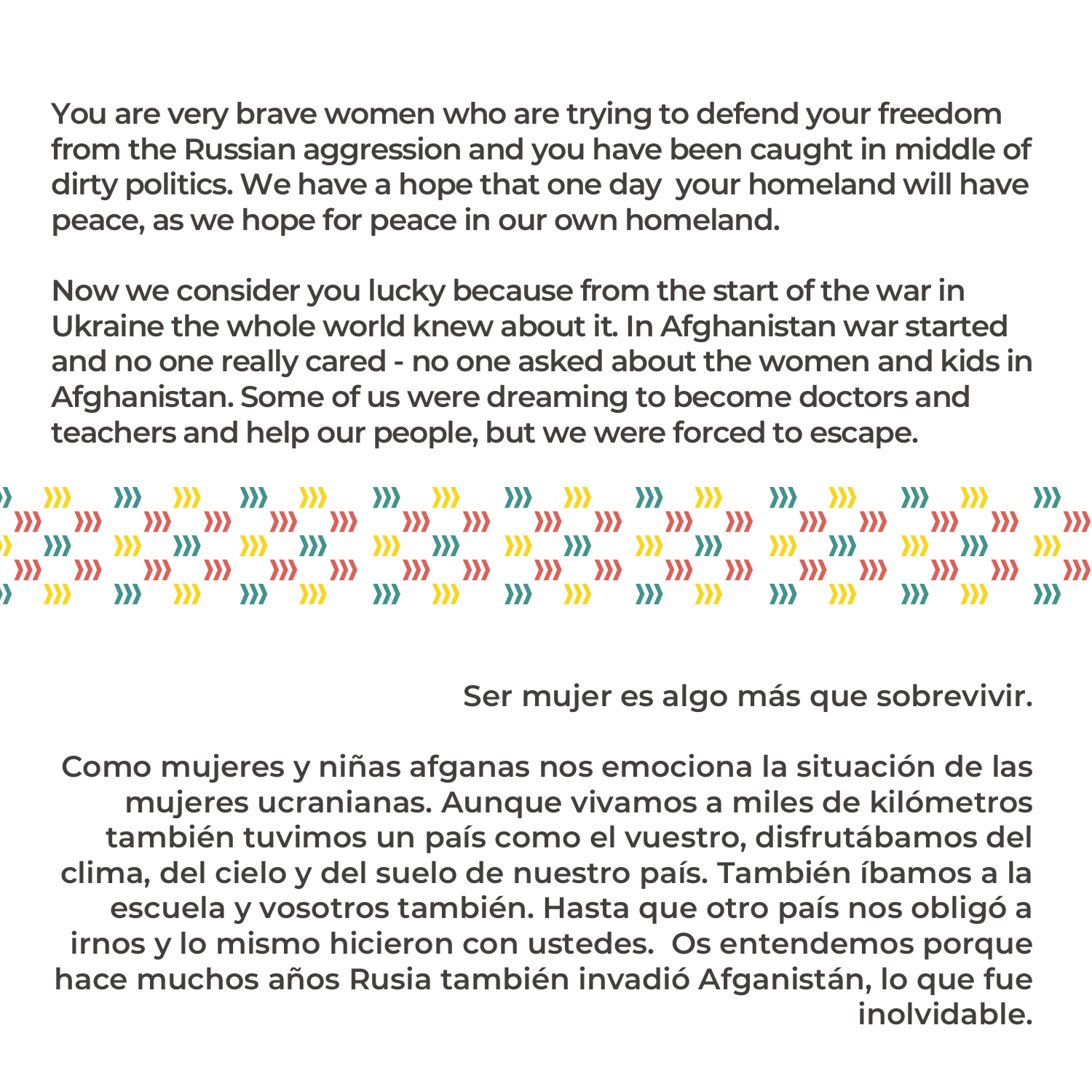**We are Afghan girls and you are Ukrainian girls.**

**We both started the journey to start a new life in a new country but the borders are closed for us and many of us are not welcome here in a way that you are.**

**Today's war in Ukraine is the same that Afghan women suffered for many years, when Russian and other terrorist groups controlled our country. The women in Afghanistan realise this more and more.**

 $\sum$  $\sum$  $\mathcal{W}$   $\mathcal{W}$ **XX**  $W$   $W$  $\mathcal{W}$   $\mathcal{W}$  $\mathcal{W}$   $\mathcal{W}$  $\mathbf{y}$  $\mathcal{W}$   $\mathcal{W}$  $\mathbf{y}$ 1992 - 2003 - 2003 - 2004 - 2004 - 2004 - 2004 - 2004 - 2004 - 2004 - 2004 - 2004 - 2004 - 2004 - 200  $\mathbf{y}$ 1992 1993 1993 1993 1993 1994 1995 1995 1996 1997 1997  $\mathcal{W}$   $\mathcal{W}$  $\mathbf{W}$   $\mathbf{W}$ **XX**  $\sum$ 

**Somos mujeres afganas y vosotras sois mujeres ucranianas.**

**Ambas emprendimos el viaje para empezar una nueva vida en un nuevo país, pero las fronteras están cerradas para nosotras y muchas no somos bienvenidas aquí como lo sois vosotras.**

**La guerra actual en Ucrania es la misma que sufrieron las mujeres afganas durante muchos años, cuando los rusos y otros terroristas controlaban nuestro país. Las mujeres de Afganistán cada vez somos más conscientes de esto.**